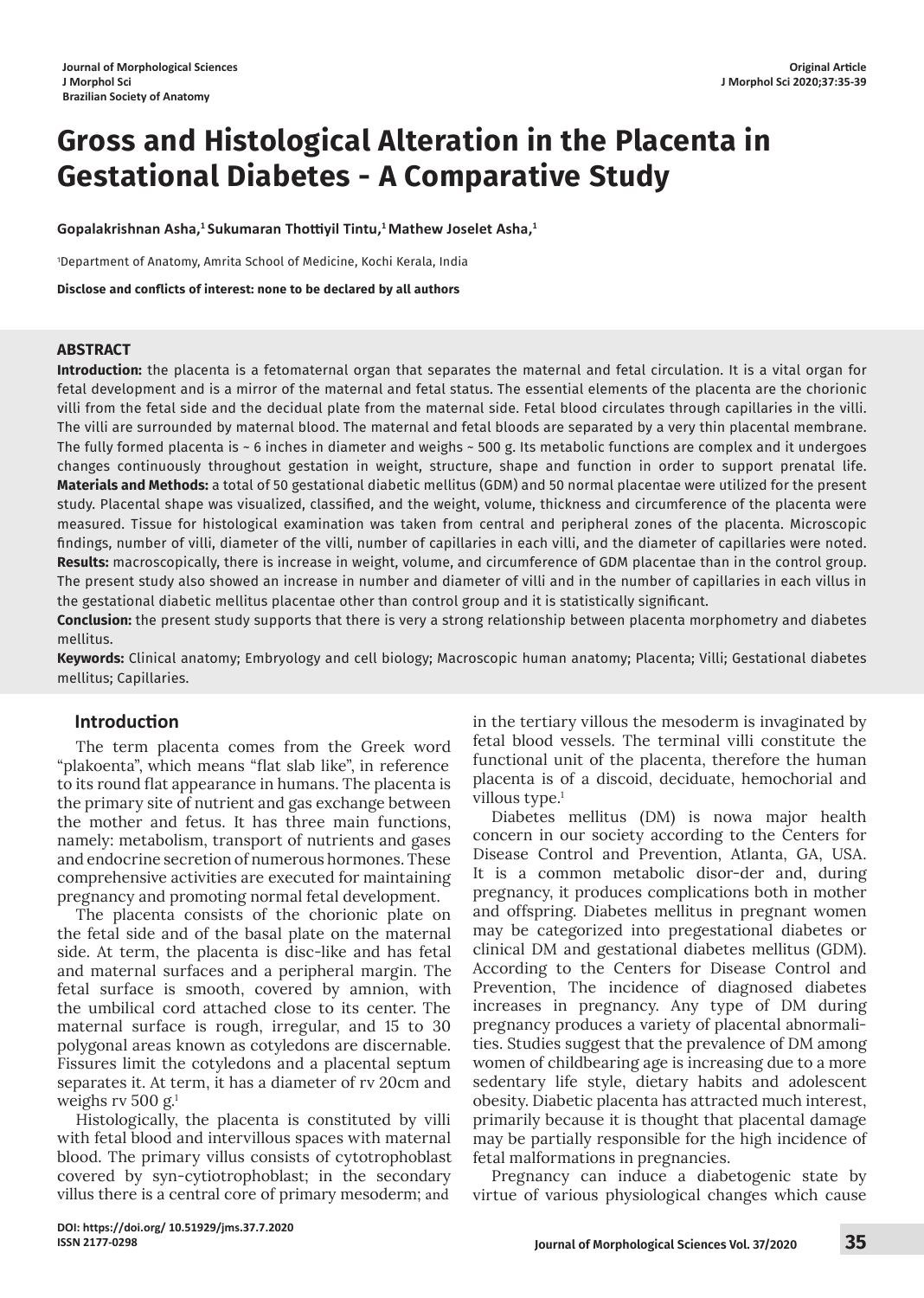insulin resis-tance. This is referred to as GDM. In GDM, morphological changes occur in the placenta in relation to its weight, surface area, thickness, and number of cotyledons. Histological changes include increase in the number of capillaries in the villi, chorangiosis, increase in the diameter of the villi and changes in the intervillous volume.

The objective of the present study is to compare morphological and histomorphometric changes in placentae from mothers with GDM and to compare the parameters with the placentae of normal mothers.

# **Materials and Methods**

A total number of 100 placentae were observed, of which 50 were of GDM mothers, and 50 normal placentas constituted the control group. They were collected from the labor theater of the Amrita Institute of Medical Science and Research Centre and relevant medical history of the mother and baby were noted from the data available in the hospital records. The present study was performed in the Department of Anatomy, Amrita School of Medicine, Kochi. The placentae were washed under running tap water to remove the blood clots and were blotted with absorbable cloth to dry them.

#### **Macroscopic Examination**

The following parameters were considered. 1) shape by obser-vation, 2) weight of the placenta measured up to the nearest gram with a digital weighing machine, 3) volume of the placenta taken by displacement method, 4) thickness in the center measured by inserting a fine needle through and through and measured up to the nearest millimeter, 5) thick-ness in the periphery measured by inserting a fine needle through and through and measuring up to the nearest milli meter, 6) circumference was calculated by finding the radius using a measuring tape and applying the  $2 \Pi r$  formula.

#### **Microscopic Examination**

All of the placentas were immersed in 10% formalin for 72 hours. For each placenta whole thickness tissue were abtained from the centre and periphery.

The tissues were taken and were processed by routine paraffin embedding, sections were made with the help of a microtome. The slides were prepared, stained with Hematoxy-lin and Eosin (H&E) and mounted in Dibutylphthalate Polysty-rene Xylene (DPX). The prepared slides were examined under light microscope and photographs were taken. Microscopic measurements were performed with an eyepiece micrometer (Erma Inc. Ocular Micrometer, Tokyo, Japan). The eyepiece micrometer was calibrated using a stage micrometer (Erma Inc. Objective Micrometer, Tokyo, Japan). Parameters noted for central and peripheral zones of each placenta were: 1. number of villi, 2. number of capillaries in the villi, 3. average diameter of the villi, 4. average diameter of the villous capillaries.

#### **Statistical Analysis**

The data obtained was analyzed using IBM SPSS Statistics for Windows, Version 20 (IBM Corp., Armonk, NY, USA). The statistical significance between the control and diabetic group was evaluated by using the Student unpaired t- test. Data was presented as mean ± standard deviation [SD]. A *p-value* < 0.05 was considered statistically significant.

# **Results**

A total number of 100 placentae were utilized in the present study, of which 50 were GDM placenta and 50 constituted the control group.

# **Macroscopic Findings**

Results were tabulated in **Table 1** and **Table 2**.

# **Microscopic Findings Figure** 1, **Figure 2**, **Table 3** and **Table 4**.

# **Discussion**

# **A. Morphology**

**1. Shape of the placenta:** Fig. 3. In the present study, 30 oval (60%) and 20 circular (40%) placentae were observed in the diabetic group. In the control group, 10 oval (20%) and 40 circular (80%) placentae were Weight of the placenta: In the present study, the mean placental weight of the diabetic group was 572.92 g and that of the control group was 467.2 g. In 2017, Bhanu *et al* studied 48 control and 48 GDM placentae and stated that in the diabetic group the mean placen-tal weight was 537.27 g and in the control group it was 412.08 g.7 In the present study, the range was similar. Studies done by Saini *et al* in 2016 included 40 control and 40 diabetic placentae from a North Indian Popula-tion and found out that the mean weight of the diabetic group was 426.25 g, and in the control group it was 397.50 g.4 Increased placental weight was the placental abnormality most consistently studied and reported. this study of 30 diabetic and 30 control placentae, 60%of the GDM placentae were oval-shaped and, in the control group, 55% of the placentae were ovalshaped.<sup>3</sup>

**Table 1.** Placental shape

| <b>Placental</b><br><b>Shape</b> | <b>GDM</b><br>$(n = 50)$ | Percentage | <b>Control</b><br>$(n = 50)$ | Percentage |  |
|----------------------------------|--------------------------|------------|------------------------------|------------|--|
| Oval                             | 30                       | 60%        | 10                           | 20%        |  |
| Circular                         | 20                       | 40%        | 40                           | 80%        |  |

Abbreviation: GDM, gestational diabetes mellitus.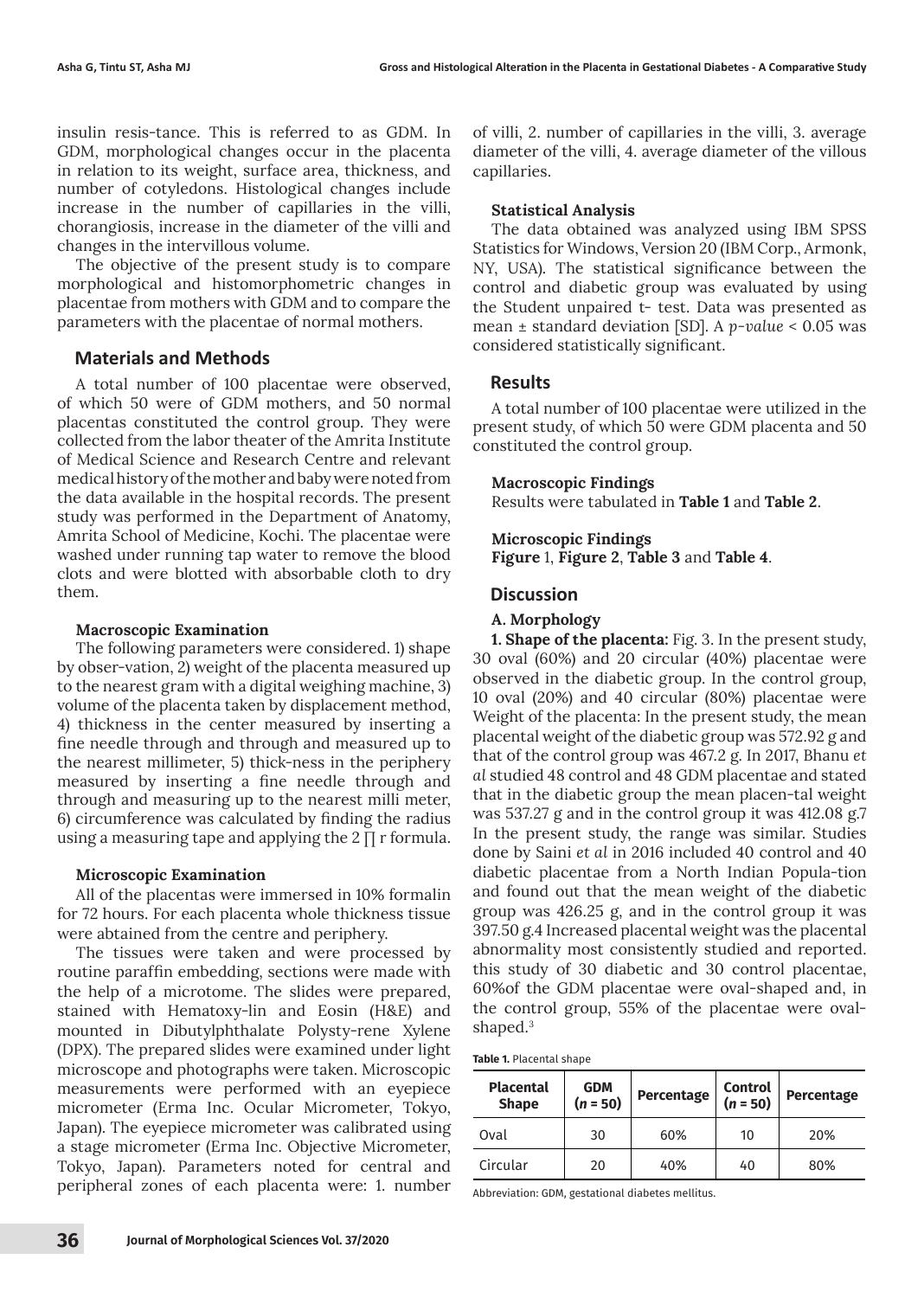| <b>Parameters</b>                  | Diabetic group<br>(Mean ± SD) | <b>Control group</b><br>(Mean ± SD) | p-value   |
|------------------------------------|-------------------------------|-------------------------------------|-----------|
| Placental weight<br>(grams)        | $572.92 \pm 163.41$           | $467.2 \pm 46.68$                   | 0.003     |
| Placental<br>volume<br>(cm3)       | $4491 \pm 27.88$              | $373.2 \pm 53.36$                   | 0.0087    |
| Placental<br>circumference<br>(cm) | $52.5 \pm 14.15$              | $44.64 \pm 6.60$                    | 0.0152    |
| Placental<br>thickness (cm)        | $2.06 \pm 0.68$               | $1.12 \pm 0.27$                     | $0.0001*$ |

**Table 2.** Placental morphometry

Abbreviation: SD, standard deviation.



**Figure 1.** Photograph of control placenta showing normal sized villi (black \*) and capillaries (H&E; 10X).



**Figure 2.** Photograph of GDM placenta with large calibre capillaries (black\*) and large villi (H&E; 10X).

**2. Thickness of the placenta:** In the present study, the control group showed a mean central thickness of 1.12 cm and, in the periphery, 0.86 cm. The GDM group showed a mean central thickness of 2.06 cm and, in the periphery, 1.06 cm. Saini *et al*, in 2015, studied 40 control and 40 diabetic placentae and observed that the mean central thickness in the control group was

1.96 cm and, in the GDM group, it was 2.12 cm.<sup>4</sup> These findings showed similarity to our study. Elsennavy, in 2016, studied 30 control and 30 GDM placentae and found out that the control group showed a mean central thickness of 2.43 cm, and the GDM group showed a central thickness of 2.67cm<sup>3</sup>. Neither of the authors considered the peripheral thickness.

**3. Volume of the placenta:** Pala HG *et al*<sup>5</sup> in 2015, studied 39 GDM and 42 normal placentae and observed that the placental volume in GDM was 411.59 cm3 and 343 cm3 in the control group.<sup>5</sup> Saha *et al*, in 2013, studied 60 normal and 70 diabetic placentae and observed that the mean placental volume in GDM was  $487.65$  cm $^3$ ,andin the control group it was  $419.11$  cm $^3$ . $^6$ In the present study, the mean placental volume of the GDM group was  $449 \text{ cm}^3$ , and in the control group it was 373.2 cm<sup>3</sup>. All these studies indicate that in GDM the size of the placenta is significantly greater.

**4. Weight of the placenta:** In the present study, the mean placental weight of the diabetic group was 572.92 g and that of the control group was 467.2 g. In 2017, Bhanu *et al* studied 48 control and 48 GDM placentae and stated that in the diabetic group the mean placental weight was 537.27 g and in the control group it was 412.08 g.7 In the present study, the range was similar. Studies done by Saini *et al* in 2016 included 40 control and 40 diabetic placentae from a North Indian Population and found out that the mean weight of the diabetic group was 426.25 g, and in the control group it was 397.50 g.4 Increased placental weight was the placental abnormality most consistently studied and reported.

**5. Circumference of the placenta:** In the present study, we found that the GDM group showed a mean circum-ference of 52.5 cm, which is greater than the control group, which was ~ 44.64 cm. Saha *et al*, in 2014, studied 60 control and 70 diabetic placentae in Kolkata and observed that the mean circumference in the control group was 48.35 cm, and in the GDM group it was 52.32 cm.6 These results are similar to those of our study.

**B. Microscopic studies**: In 2011, Tewari *et al* obtained specimens from the Government Medical Colleges Luck-now and Kanpur and observed that in diabetic placenta there is a profusion of villi.8 Gheorman *et al*, in 2011, also studied 19 diabetic placentae and observed numerous cell populations in the villous stroma.9 Similar findings were observed in the present study. Bhanu *et al*, in 2016, studied diabetic placentae and observed that the mean number of terminal villi is increased in GDM placentae, with values of 9.01 for the GDM group and of 5.44 for the control group.<sup>7</sup> We observed the mean number of villi in the center of the placenta to be 5.44 in the GDM group, and of 2.64 in the control group. In the periphery of the placenta, the mean number of villi for the GDM group was 5.92. This is substantially higher than the control group, in which the average was 2.96.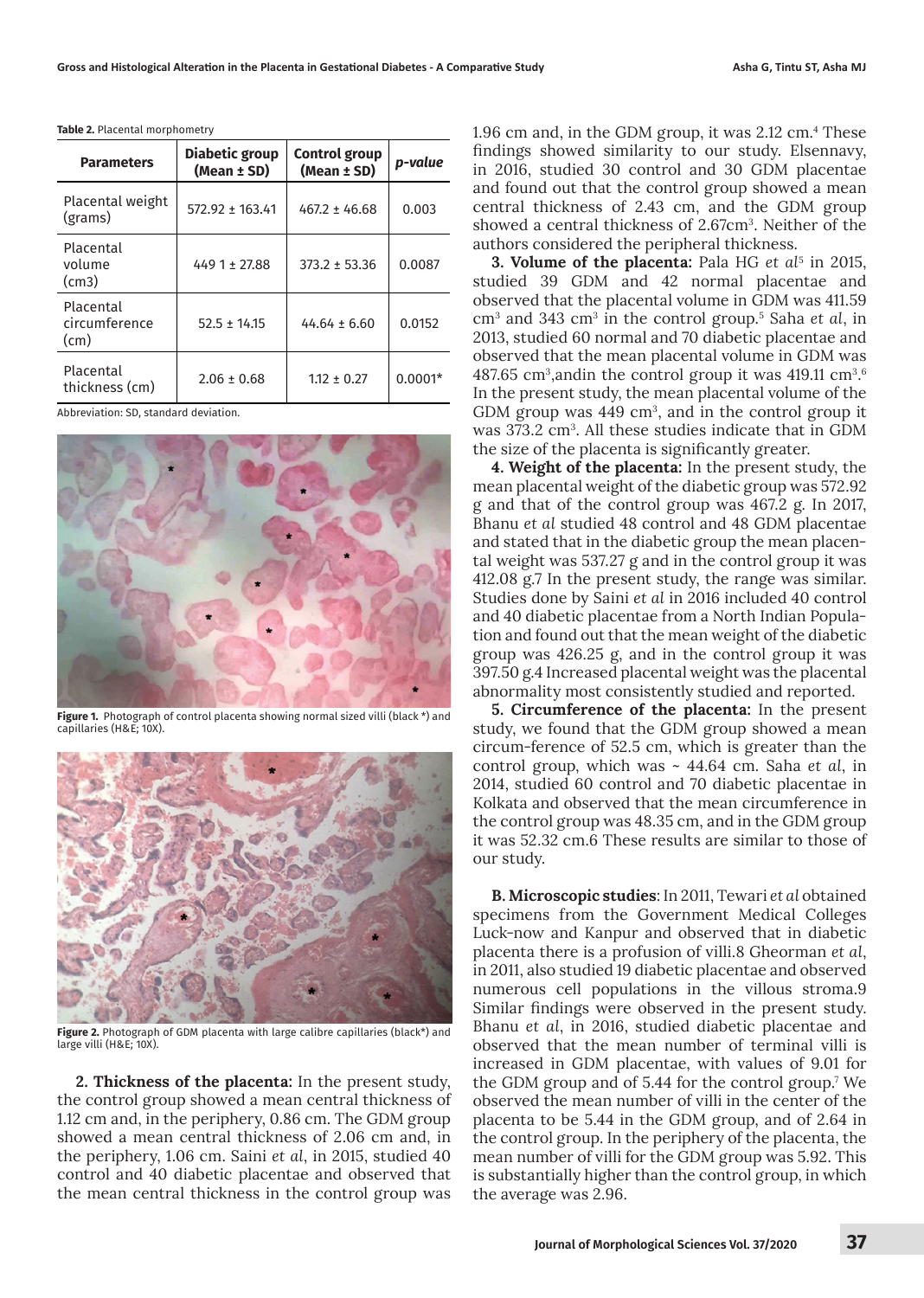| <b>Parameter</b>            | Diabetic group (Mean ± SD) | Control group (Mean ± SD) | p-value | <b>Significant</b> |
|-----------------------------|----------------------------|---------------------------|---------|--------------------|
| Number of villi (center)    | $5.44 \pm 2.31$            | $2.64 \pm 1.07$           | 0.0001  | yes                |
| Number of villi (periphery) | $5.92 \pm 2.1$             | $2.96 \pm 0.97$           | 0.0001  | yes                |
| Villi diameter (central)    | $0.12 \pm 0.026$           | $0.08 \pm 0.007$          | 0.0001  | yes                |
| Villi diameter (periphery)  | $0.11 \pm 0.029$           | $0.08 \pm 0.009$          | 0.0001  | yes                |

**Table 3.** Histometrical findings of placental villi

Abbreviation: SD, standard deviation.

**Table 4.** Histometrical findings of placental capillaries in the gestational diabetes mellitus and in the control group

| <b>Parameter</b>                  | Diabetic ( $n = 50$ )<br>(Mean ± SD) | Control ( $n = 50$ )<br>(Mean ± SD) | p-value  | <b>Significant</b> |
|-----------------------------------|--------------------------------------|-------------------------------------|----------|--------------------|
| Number of capillaries (center)    | $4.38 \pm 0.75$                      | $2.48 \pm 0.50$                     | < 0.0001 | yes                |
| Number of capillaries (periphery) | 3.88 $\pm$ 0.66                      | $2.7 \pm 0.45$                      | < 0.0001 | yes                |
| Blood vessel diameter (center)    | $0.047 + 0.014$                      | $0.023 \pm 0.007$                   | < 0.0001 | yes                |
| Blood vessel diameter (periphery) | $0.04 + 0.014$                       | $0.015 \pm 0.005$                   | < 0.0001 | yes                |

Abbreviation: SD, standard deviation.



**Figure 3.** Shapes of diabetic placenta. (A: Round, B: Oval).

Verma *et al*, in 2010, in New Delhi, studied 25 placentae, of which 20 placentae were GDM and 5 were control, and they observed that dispersal vascular pattern of the chorionic blood vessels of the placenta were more frequent in GDM.10 Gheor-man *et al*, in 2011, studied 19 diabetic placentae and observed an increased number of villous capillaries, the so-called chor-angiosis.9 In our study, in the GDM group, we observed that the mean number of capillaries in each villus in the center of the placenta was 4.38, and in the control group it was 2.48. In the periphery of the placenta, the mean number of capillaries in each villus was 3.88 in the GDM group, and in the control group it was 2.7. Elsennavy *et al*, in 2016, in Egypt, studied 30 control and 30 diabetic placentae and observed that the peripheral villi showed more frequent blood capillaries than the central villi, but in the present study the central villi showed a higher number of capillaries.<sup>3</sup>

Jirkovská *et al*, in 2012, studied 17 diabetic and 14 control placentae and observed that the diameter of the capillaries increased in GDM placentae.<sup>11</sup> In the present study, we observed that the diameter of capillaries of the GDM placen-tae was increased, and the average mean diameter of the capillaries was 0.047mm, whereas in the control group it was 0.023 mm. The diameter of capillaries in the periphery was

observed to be 0.04 in the GDM group, whereas in the control group the diameter of capillaries was 0.01mm.

Higgins *et al*, in 2011, studied 18 women with GDM and 10 controls and observed that capillary volume was increased in GDM pregnancies.12 Bhanu *et al*, in 2016 studied 96 placentae, of which 48 were GDM and 48 were controls, in the General Hospital Nellore Andhra Pradesh, and they observed that the mean diameter of the villi of GDM placentae was 0.08 mm, and in the control group it was 0.07mm.<sup>7</sup> In our study, we observed that in GDM placentae, the diameter of the villi was 0.12 mm and, in the control group, it was 0.08 mm. The measurements in the present study exceeded those of this comparative study. We also studied the villi diameter of the periphery and observed that in the GDM group the mean diameter was 0.11mm, and in the control group it was 0.8 mm.

Treesh *et al*, in 2015, in Libya, studied 7 control and 13 GDM placentae and observed that there is an increased number of villous capillaries and dilated blood vessels in diabetic placentae,<sup>13</sup> but did not distinguish central and peripheral zones.

#### **Conclusion**

In the present studymacroscopic andmicroscopic changes in 50 GDM placentae and 50 normal placentae were compared. We found a significant increase in weight, volume, circumference, and thickness in GDMplacentae. Microscopically, the number of large villi, number of capillaries in the villi, diameter of the villi, and diameter of the capillaries were significantly higher than those of the control group. The present study supports the view that there is a very strong cause and effect relationship between the placenta and DM. Clinically, the adverse effects of diabetes on the outcome of pregnancy is well-established, but we have attempted to see the gross morphological and microscopical impacts on the placenta.